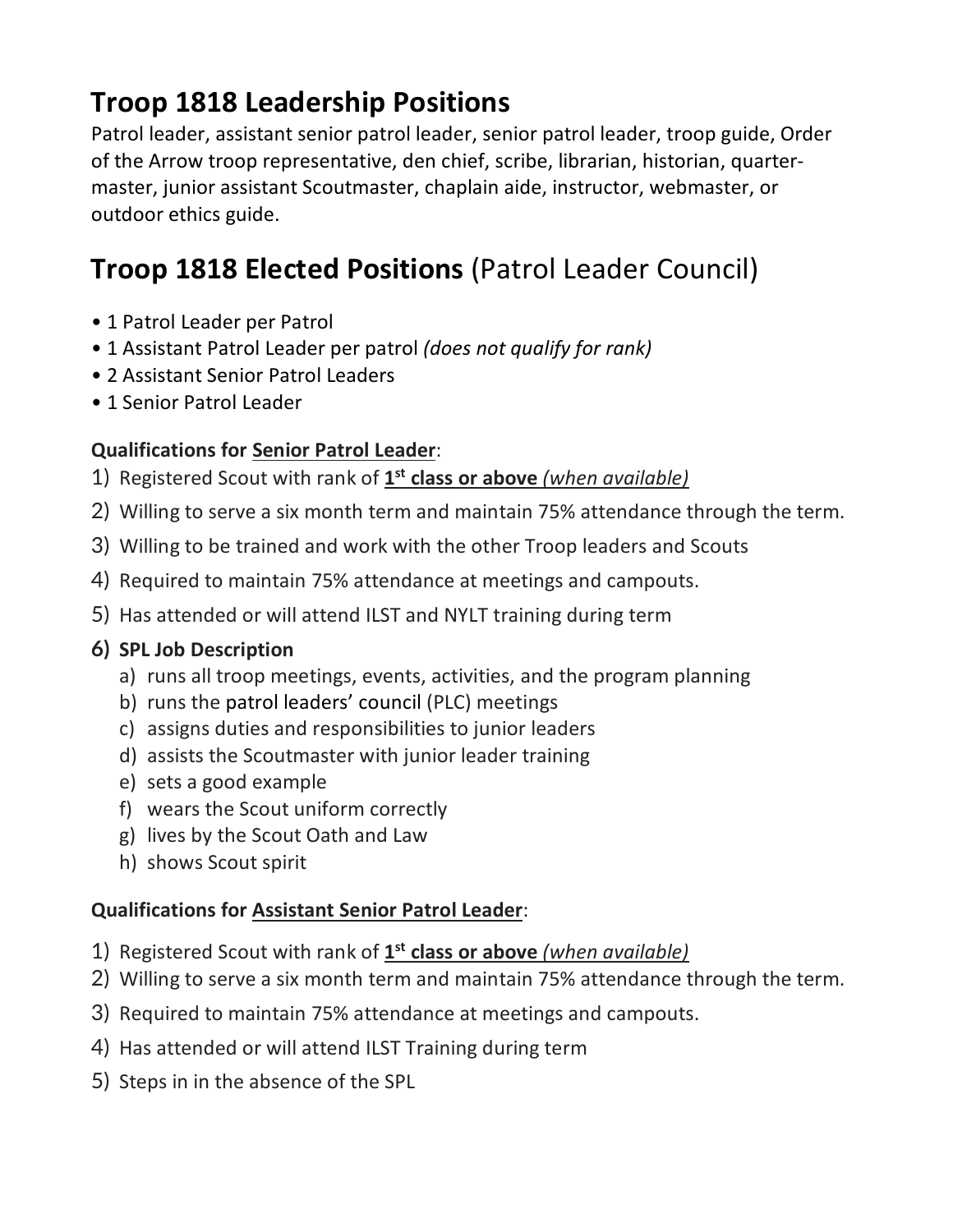## **Troop 1818 SPL Assigned Positions with SM input and approval**

### **Qualifications for holding a position within Troop 1818**

- 1) Must be active with a Troop a minimum of 6 months
- 2) Must have access to email, Scout Book and reply to Scout Master requests (copy parent)
- 3) Must have attended or plan to attend ILST during term
- **• Troop Guide** Mentor and train new scouts
- **Order of the Arrow troop representative**
- **Den chief** Liaison with Pack and assists with Pack events
- **Scribe** Must attend PLCs, but has no voting powers, record meetings,

attendance for meetings

- **Librarian** (Troop 1818 has no Library, not available at this time)
- **Historian** Requires Facebook access and a way to take pictures and upload them
- **Quarter-master** Inventory and maintain troop equipment, patrol box, camping equipment
- **Junior Assistant Scoutmaster** Must be 16 and first class rank +
- **Chaplain's aide** willing to lead troop worship and prayer
- **Instructor** Teach Scout rank requirements (knots, first aid, cooking etc.)
- **Webmaster** (Not available for Troop 1818, but convince me otherwise)
- **Outdoor ethics guide** Plan and conduct outdoor program that

emphasizes Leave No Trace, Outdoor Code, Tread Lightly.